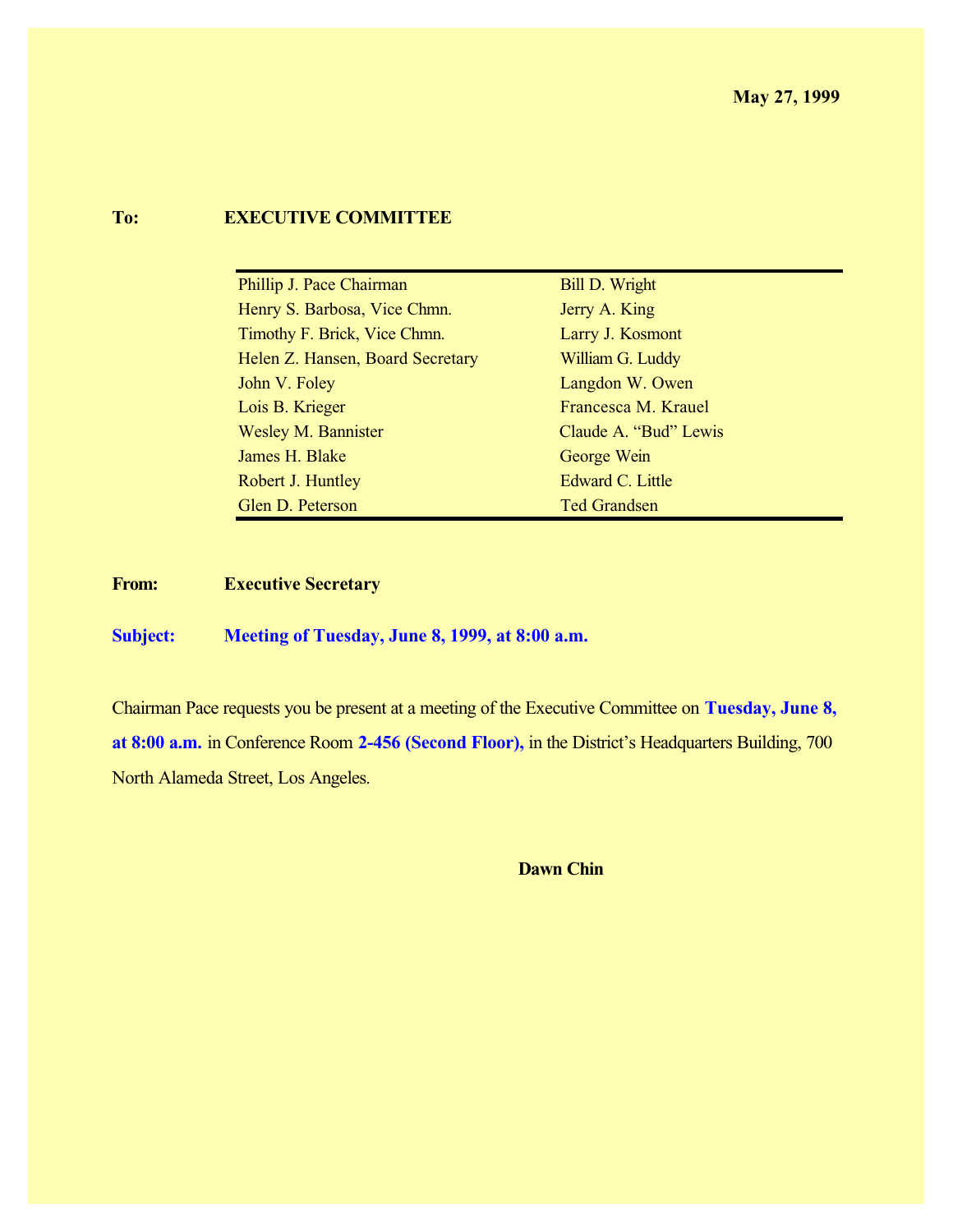# **AGENDA**

# **EXECUTIVE COMMITTEE MEETING WITH BOARD OF DIRECTORS\***

# **June 8, 1999**

#### **8:00 AM**

MWD Headquarters Building • Room 2-456, 2nd Floor • 700 N. Alameda Street • Los Angeles, CA 90012

**\*The Metropolitan Water District's Executive Committee meeting is noticed as a joint committee meeting with the Board of Directors for the purpose of compliance with the Brown Act. Members of the Board who are not assigned to the Executive Committee may attend and participate as members of the Board, whether or not a quorum of the Board is present. In order to preserve the function of the committee as advisory to the Board, members of the Board who are not assigned to the Executive Committee will not vote on matters before the Executive Committee.**

- **1. ADDITIONS TO THE AGENDA** (As required by Gov. Code, § 54954.2(b).)
- **2. OPPORTUNITY FOR MEMBERS OF THE PUBLIC TO ADDRESS THE COMMITTEE ON MATTERS WITHIN THE COMMITTEE'S JURISDICTION** (As required by Gov. Code, § 54954.3(a).)

### **3. ACTIVITY REPORTS OF COMMITTEES AND RESOLUTION OF CONFLICTS**

#### **4. OTHER MATTERS**

6I. Report on Colorado River matters, including negotiations to develop a California plan for river operations, settlement of the San Luis Rey water rights dispute and Salton Sea issues. (Exec., WP&R) **[Conference with Real Property Negotiators; Agency Negotiator: Paul Cunningham; Negotiating Parties: United States Department of the Interior, State of California, State of Nevada, State of Arizona, Palo Verde Irrigation District, Imperial Irrigation District, Coachella Valley Water District, Los Angeles Department of Water and Power, San Diego County Water Authority, Colorado River Indian Tribes Coalition, San Luis Rey Settlement Parties; Property: Water Rights, Colorado River Allocations; Under Negotiation: Price and Terms; to be heard in closed session pursuant to Gov. Code § 54956.8]**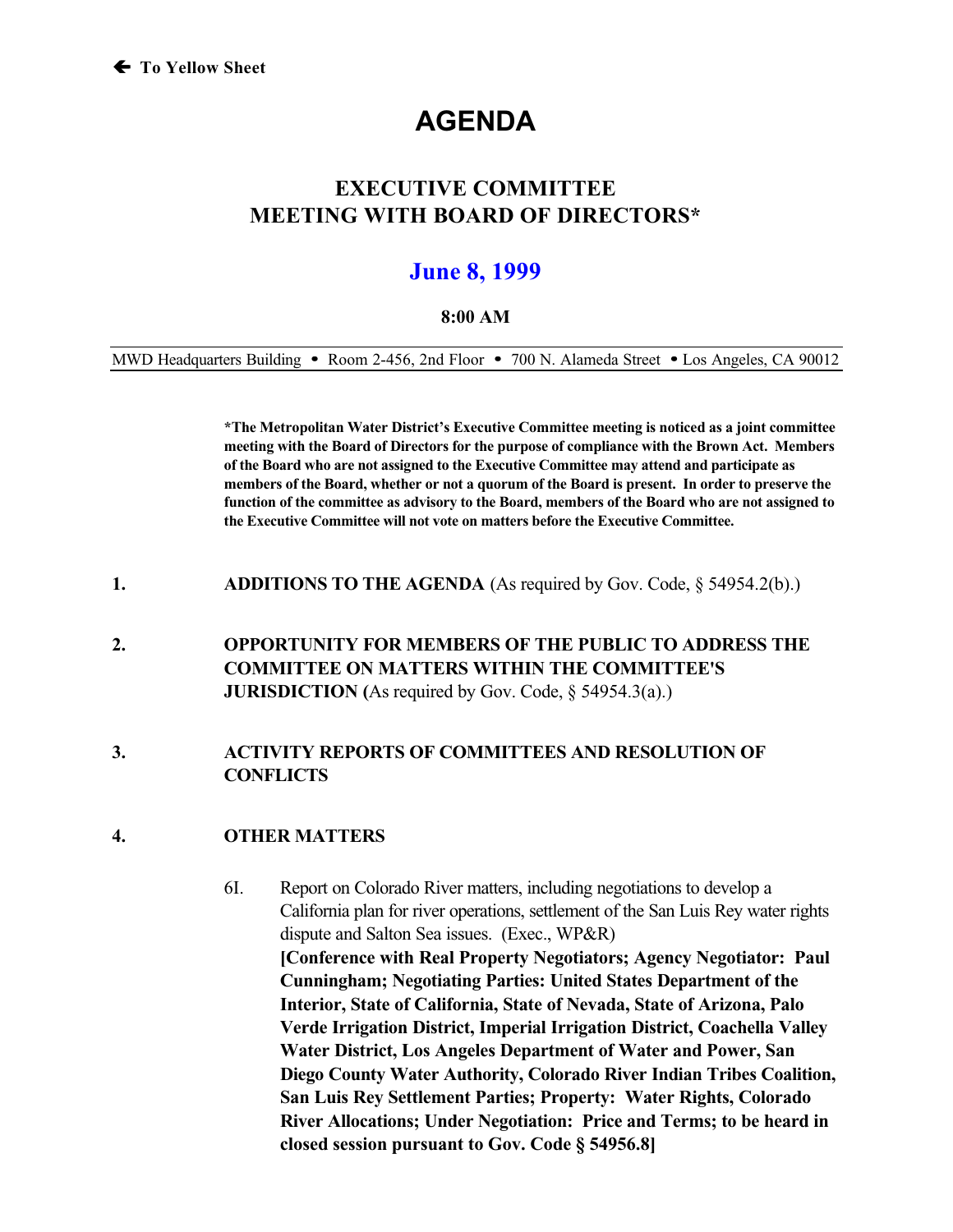#### **! To Yellow Sheet**

#### **5. CONSENT CALENDAR ITEMS - ACTION**

- 8-2 Approve agreement with Riverside County for acceptance of relocated East Newport Road (Domenigoni Parkway); and authorize entering into a contract not to exceed \$400,000 for construction of curbs and related drainage facilities on Domenigoni Parkway. (Exec.--Action)
- 8-7 Authorize supplemental payment of up to \$5,000 to ACWA for activities related to the Pacific Gas & Electric hydroelectric asset divestiture. (Exec.--Action)
- 8-8 Approve renewal of internal audit support services contract with KPMG, LLP, not to exceed \$200,000, for fiscal year 1999-2000. (Exec., Audit--Action)
- 8-9 Authorize amendment of agreement with Vargas, Lopez and Company, LLP, to increase the maximum fee limit of \$341,000 by up to \$38,500 for additional services. (Exec., Audit--Action)
- 8-10 Approve technical and editorial changes to new procedures pertaining to Board and Committees' Structure and Administrative Code clean-up items. (Exec.--Action)

#### **6. OTHER BOARD ITEMS - ACTION**

- 6D. Committee appointments. (Exec.)
- 6E. Authorize preparation of Commendatory Resolution for former Director Chester Gilbert. (Exec.)
- 6F. Adopt Resolution in support of James H. Blake for ACWA President. (Exec.)

#### **7. BOARD INFORMATION ITEMS**

- 10-9 Status report on Phase One of the Information Systems Strategic Plan covering the period from January 1, 1999 through March 31, 1999. (Exec.--Info.)
- 10-10 Quarterly Information Technology Projects Status Report. (Exec.--Info.)
- 10-11 Year 2000 Project Update. (Exec.--Info.)